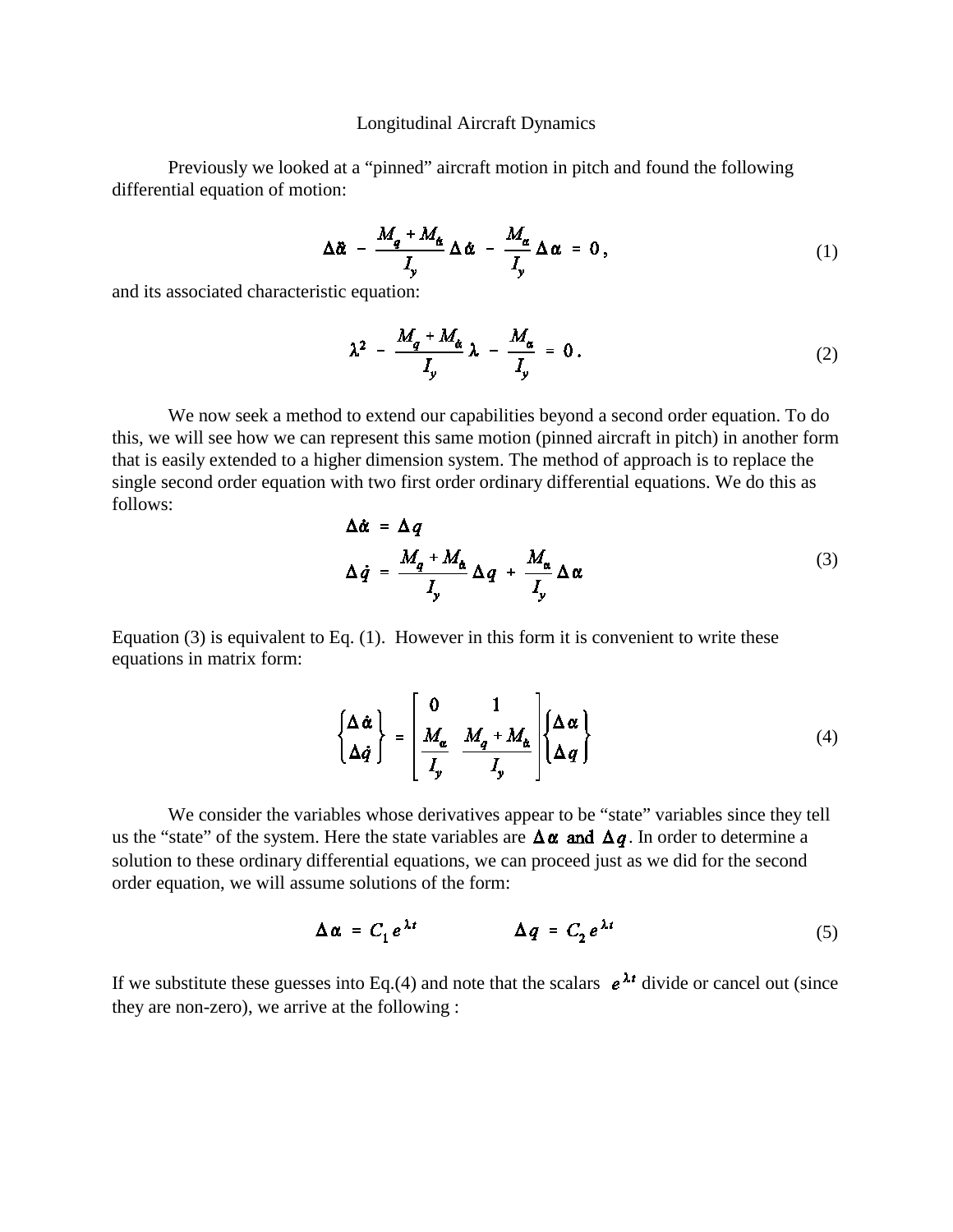$$
\begin{Bmatrix} C_1 \lambda \\ C_2 \lambda \end{Bmatrix} = \begin{bmatrix} 0 & 1 \\ \frac{M_{\alpha}}{I_y} & \frac{M_q + M_{\alpha}}{I_y} \end{bmatrix} \begin{Bmatrix} C_1 \\ C_2 \end{Bmatrix}.
$$
 (6)

We can rearrange this matrix by putting everything on the left hand side of the equation to get:

$$
\left[\begin{array}{cc} \lambda & -1 \\ -\frac{M_{\alpha}}{I_{y}} & \lambda - \frac{M_{q} + M_{\alpha}}{I_{y}} \end{array}\right] \left\{\begin{array}{c} C_{1} \\ C_{2} \end{array}\right\} = \left\{\begin{array}{c} 0 \\ 0 \end{array}\right\}.
$$
 (7)

Here we note that this matrix is just the negative of the original matrix with  $\lambda$ s added to the diagonals. If we seek a solution to Eq. (6) for the  $C_i$ , i = 1,2, for the case where the right hand side is zero, then the only way we can get non-zero solutions for  $C_i$ , is if the determinant of the coefficient matrix is zero. That is we require

$$
\begin{vmatrix} \lambda & -1 \\ -\frac{M_{\alpha}}{I_y} & \lambda - \frac{M_q + M_{\dot{\alpha}}}{I_y} \end{vmatrix} = 0.
$$
 (8)

Performing the determinant operation we get the characteristic equation:

$$
\lambda^2 - \frac{M_q + M_\alpha}{I_y} \lambda - \frac{M_\alpha}{I_y} = 0, \qquad (9)
$$

which is exactly the same as Eq. (2), the characteristic equation of the second order system! Consequently, although the procedures were different, we arrived at the same result. However in this form, the method can be extended to higher order systems since the matrix can be of any dimension.

We can summarize the above results in a concise manner. If we consider the state vector x to be a vector whose components are the state variables. In this case  $\Delta \alpha$  and  $\Delta q$ . Then we can write Eq. (4) as:

$$
\dot{\mathbf{x}} = A \mathbf{x} \tag{10}
$$

where *A* is called the system matrix (here it is a 2 x 2 matrix), All the properties of the solution are contained in the matrix *A*. These are extracted by forming the characteristic equation as described in Eqs. (7) and (8), that takes the form:

$$
|\lambda I_n - A| = 0, \tag{11}
$$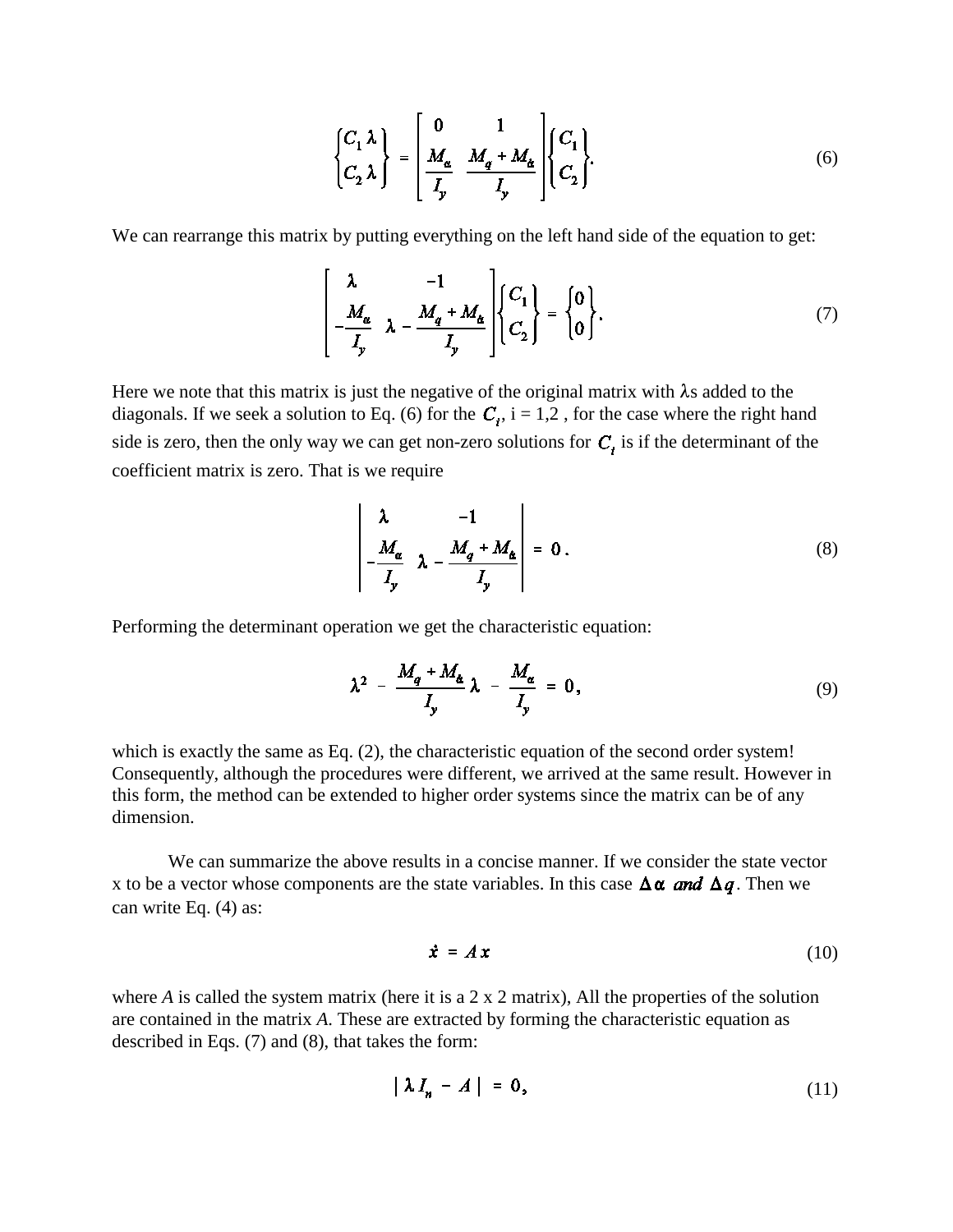where  $I_n$  is an n x n identity matrix that is a matrix with 1s on its diagonal, and zeros elsewhere. So the matrix in Eq. (11) has  $\lambda s$  on the diagonals with the negative of the elements of the system matrix elsewhere and on the diagonals.

We can now extend this approach to the general longitudinal dynamics of an aircraft. The procedure is similar to that used to develop all the equations of motion we used previously. First we write the general equations of motion, then we examine a reference flight condition, and then look at small motions away from that reference flight condition.

#### **Longitudinal Flight Equations**

The longitudinal flight equations of motion can be written in the following fashion using the force equations along and perpendicular to the velocity. Then the general equations of motion become:

$$
T - D - mg \sin \gamma = m \dot{V},
$$
  
\n
$$
L - mg \cos \gamma = m V \dot{\gamma},
$$
  
\n
$$
M = I_y \dot{q},
$$
  
\n
$$
q = \dot{\theta},
$$
\n(12)

where  $V = airspeed$ 

 $y =$  flight path angle (angle between velocity and local horizontal)  $T = thrust$  $D = drag$  $m = mass$  $M =$  pitch moment  $q =$  pitch rate  $\theta$  = pitch angle

Using the definition of state variables we introduced earlier, the state here is  $x = [V, \gamma, q, \theta]^T$ . The other variables in Eq. (12) are not state variables, but are functions of the state variables (and another type called control variables). It is necessary for us to assume what variables these functions contain. Based on past experience, we will assume that the functions that appear in Eq.(12) take the following form:

$$
T = T(V, \alpha, \delta_T)
$$
  
\n
$$
L = L(V, \alpha, q, \delta_e)
$$
  
\n
$$
D = D(V, \alpha, q, \delta_e)
$$
  
\n
$$
M = M(V, \alpha, q, \delta_e)
$$
  
\n
$$
\alpha = \alpha(\gamma, \theta) = \theta - \gamma
$$
\n(13)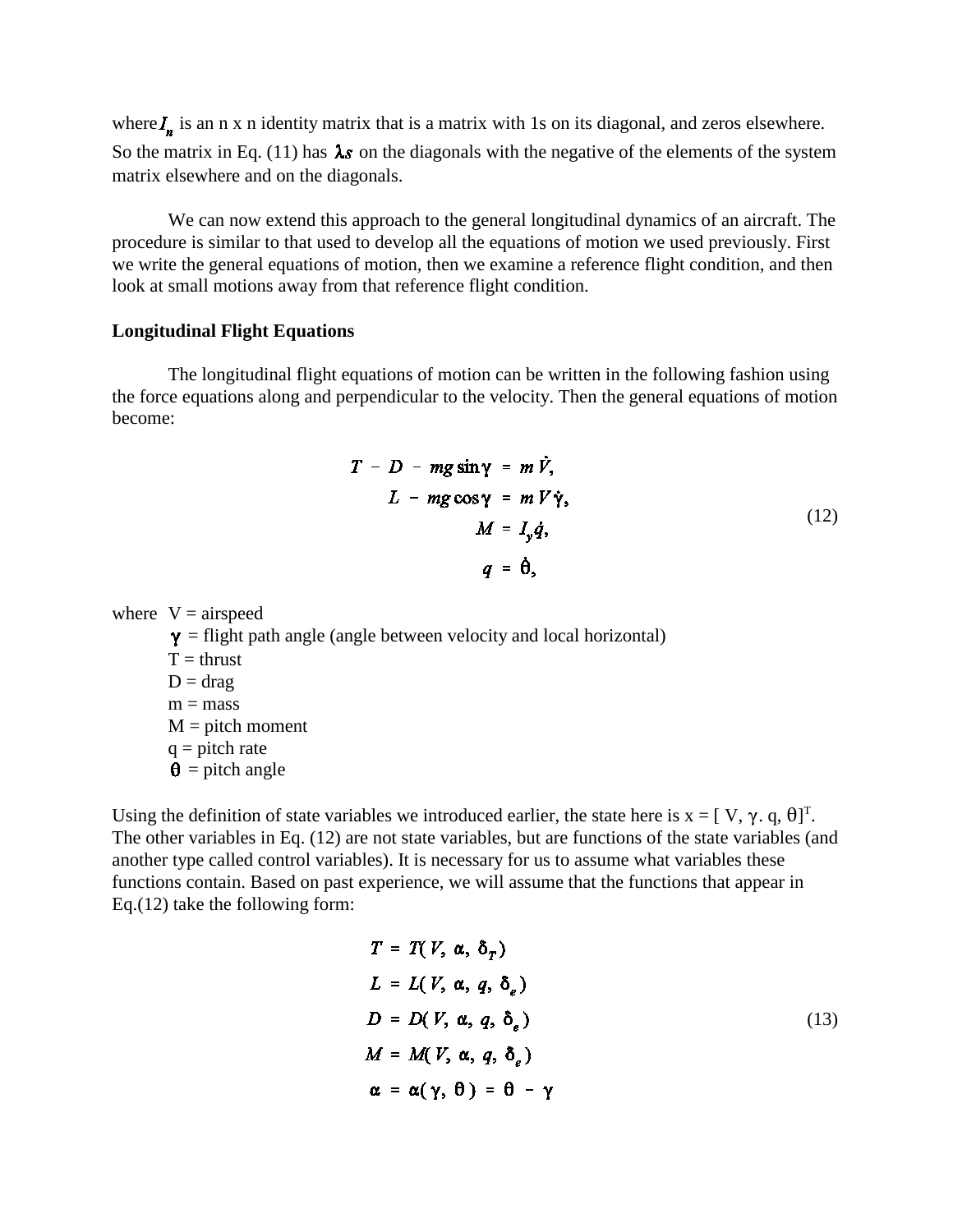Note that in the functions we introduced three new variables,  $\delta_p$ ,  $\delta_e$ , and  $\alpha$ . The first two are control variables since their derivatives do not appear and they do not depend on any other variables.  $\alpha$  on the other hand is a *function* of other state variables. Since the angle of attack appears in all the other functions, it might me convenient (but not necessary) to use it as a state variable and replace either the flight path angle or pitch angle as a state. We will make this change by using the relation  $\alpha = \theta - \gamma$  and  $\dot{\alpha} = \dot{\theta} - \dot{\gamma}$ .

If we rearrange Eq. (12) with the derivatives on the left and the remainder of the terms on the right hand side of the equations, and make the substitution for  $\dot{\alpha}$ , we will get the equations of motion in the following form:

$$
\dot{V} = \frac{1}{m} (T - D) - g \sin \gamma = f_1,
$$
\n
$$
\dot{\alpha} = q - \frac{L}{m V} - \frac{g}{V} \cos \gamma = f_2,
$$
\n
$$
\dot{q} = \frac{M}{I_y} = f_3,
$$
\n
$$
\dot{\theta} = q = f_4.
$$
\n(14)

The functions now take the form:

$$
T = T(V, \alpha, \delta_T),
$$
  
\n
$$
L = L(V, \alpha, q, \delta_e),
$$
  
\n
$$
D = D(V, \alpha, q, \delta_e),
$$
  
\n
$$
M = M(V, \alpha, q, \delta_e),
$$
  
\n
$$
\gamma = \gamma(\alpha, \theta) = \theta - \alpha.
$$
 (15)

Note that the only change is in the last function which is now the flight path angle since the angle of attack is now a state. This may same like a small detail, but it is an important one. We need to establish the (four) states, and the functions. So now we have the following:

| State variables : $V, \alpha, q, \theta$        |                      |      |
|-------------------------------------------------|----------------------|------|
| Control variables: $\delta_{\tau}$ , $\delta e$ |                      | (16) |
| Functions:                                      | $T, L, D, M, \gamma$ |      |

We are now ready to proceed. We need to establish a reference flight condition. We will select a steady state reference flight condition which means that the state derivatives are zero. Hence we get: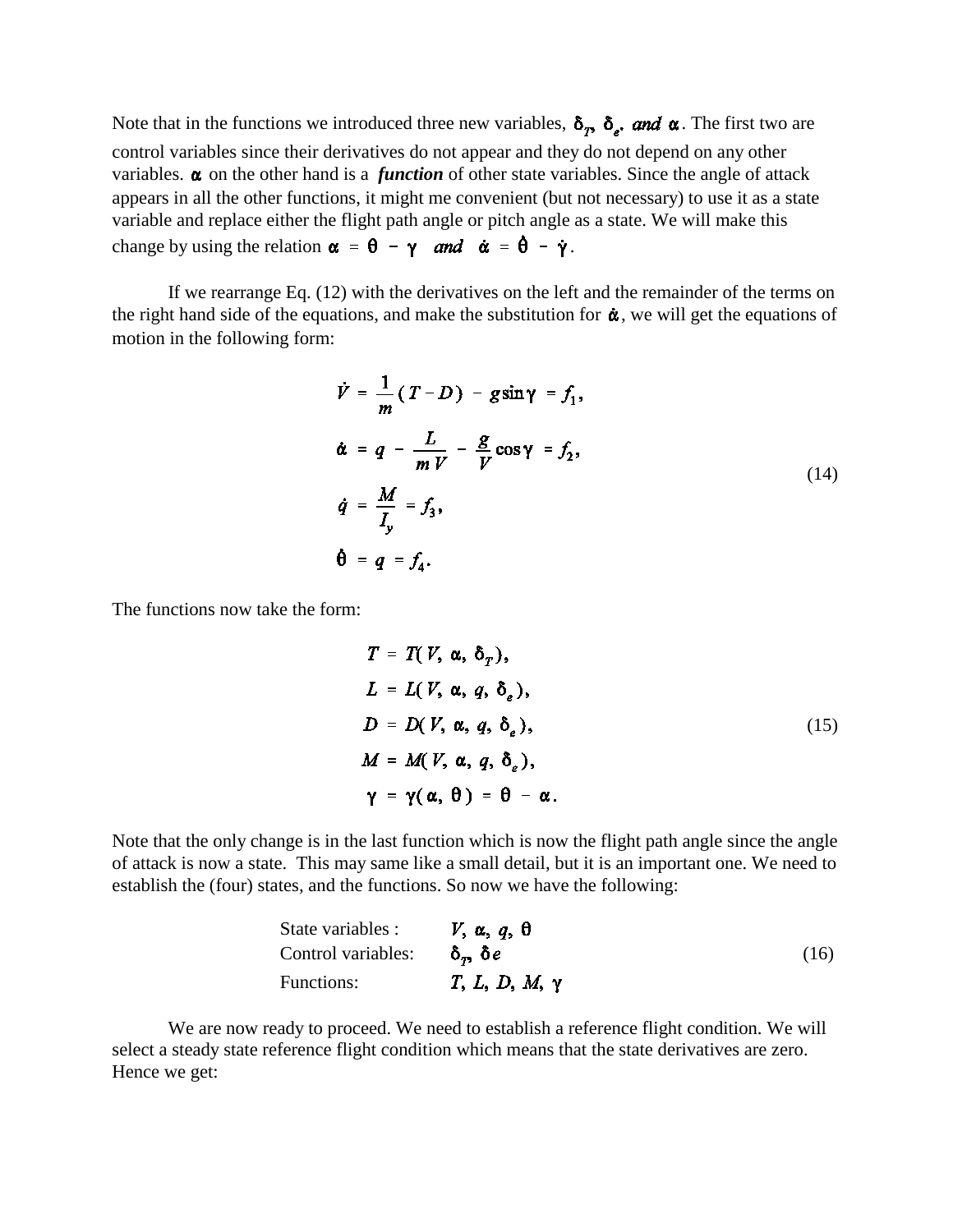$$
\frac{1}{m} (T_{ref} - D_{ref}) - g \sin \gamma_{ref} = 0,
$$
\n
$$
q_{ref} - \frac{L_{ref}}{m V_{ref}} - \frac{g}{V_{ref}} \cos \gamma_{ref} = 0,
$$
\n
$$
\frac{M_{ref}}{I_y} = 0,
$$
\n
$$
q_{ref} = 0.
$$
\n(17)

These equations represent the conditions for a steady state reference flight condition. In principle the contain six variables, the four state and the two control variables. In theory we can pick any two and solve the four equations for the remaining four variables. Fortunately we do not have to do that for what we are interested in doing. It is sufficient to say that such conditions can exist.

Equations (14) and (17) are in the form

$$
\dot{x} = f(x, u),
$$
  
\n
$$
0 = f(x_{ref} u_{ref}),
$$
\n(18)

where x is the four component state vector  $(V, \alpha, q, \theta)$  and u is the two component control vector  $(\delta_p, \delta_e)$ . We now let the variables take on the value at the reference flight condition plus a small disturbance:

$$
\dot{x}_{ref} + \Delta \dot{x} = f(x_{ref} + \Delta x, u_{ref} + \Delta u)
$$
  
=  $f(x_{ref}u_{ref}) + \frac{\partial f}{\partial x}\bigg|_{ref} \Delta_x + \frac{\partial f}{\partial u}\bigg|_{ref} \Delta u + \cdots$  (19)

We can ignore the higher order terms, and note that the reference conditions are zero. What is left is a linear ordinary differential equation with constant coefficients that has the form:

$$
\Delta \dot{x} = A \Delta x + B \Delta u \tag{20}
$$

where  $\vec{A}$  is called the system matrix, and  $\vec{B}$  is called the control matrix. Here we will hold the control at the reference flight value so that  $\Delta u = 0$ . Hence we will be dealing with the equation in the form:

$$
\Delta \dot{x} = A \Delta x \tag{21}
$$

where the matrix  $\vec{A}$  is given by: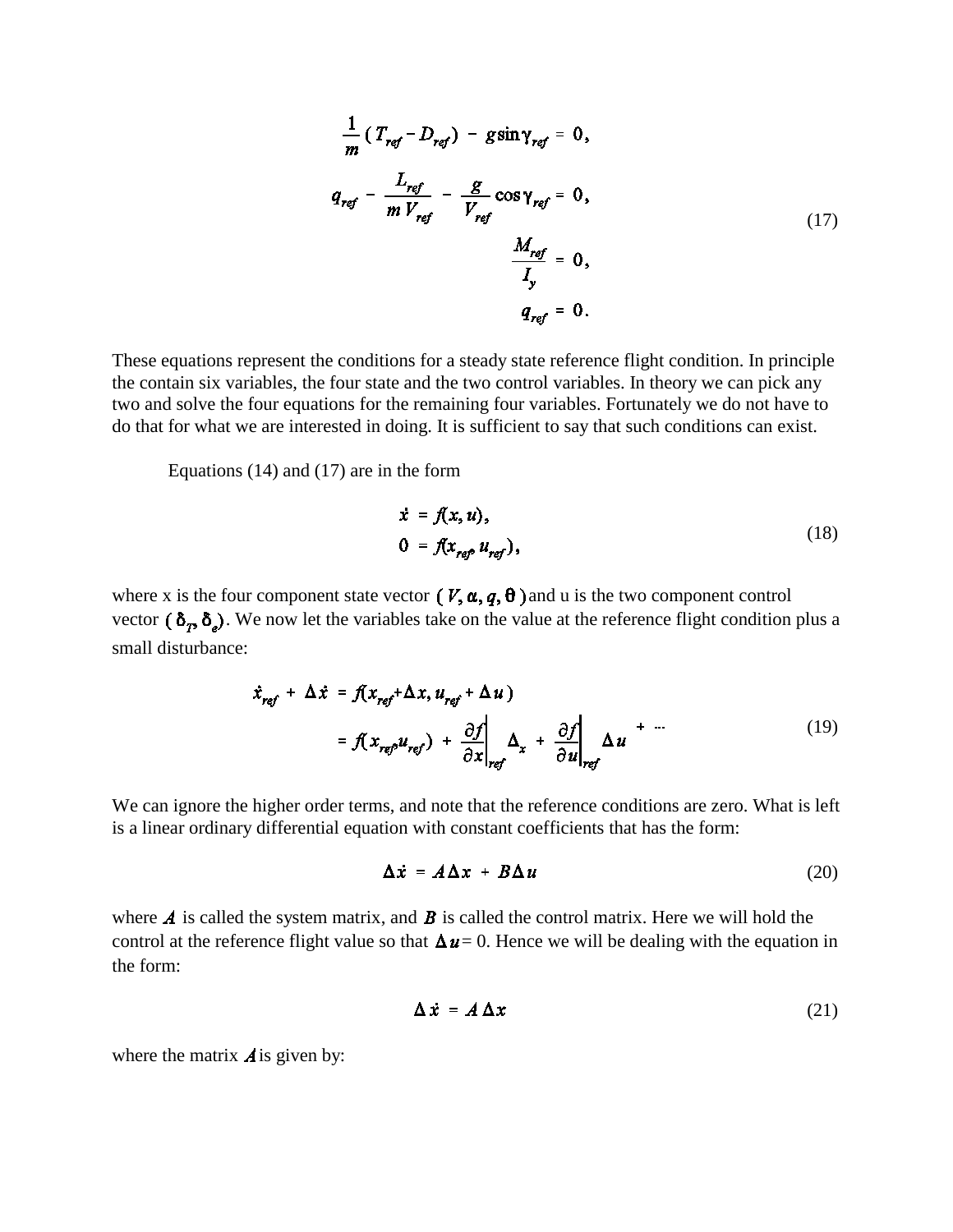$$
A = \begin{bmatrix} \frac{\partial f_1}{\partial V} & \frac{\partial f_1}{\partial \alpha} & \frac{\partial f_1}{\partial q} & \frac{\partial f_1}{\partial \theta} \\ \frac{\partial f_2}{\partial V} & \frac{\partial f_2}{\partial \alpha} & \frac{\partial f_2}{\partial q} & \frac{\partial f_2}{\partial \theta} \\ \frac{\partial f_3}{\partial V} & \frac{\partial f_3}{\partial \alpha} & \frac{\partial f_3}{\partial q} & \frac{\partial f_3}{\partial \theta} \\ \frac{\partial f_4}{\partial V} & \frac{\partial f_4}{\partial \alpha} & \frac{\partial f_4}{\partial q} & \frac{\partial f_4}{\partial \theta} \end{bmatrix}_{ref} \tag{22}
$$

where the  $f_i$  are the right hand sides in Eq. (14).

We can evaluate this system matrix by carrying out the operations specified in Eq.(22). The calculations follow. We will do the calculations by column, taking the derivatives of all the functions with respect to the same state variable:

V derivatives:

$$
\frac{\partial f_1}{\partial V} = \frac{1}{m} \left( \frac{\partial T}{\partial V} - \frac{\partial D}{\partial V} \right)_{ref}
$$
(24)

$$
\frac{\partial f_2}{\partial V} = \frac{1}{m V^2} \left[ L - mg \cos \gamma \right] - \frac{1}{m V} \frac{\partial L}{\partial V} \bigg|_{ref} = -\frac{1}{m V} \frac{\partial L}{\partial V} \bigg|_{ref}
$$
(25)

Note that the term in [ ] is zero when evaluated at the reference flight condition (see Eq. (17)).

$$
\frac{\partial f_3}{\partial V} = \frac{1}{I_y} \frac{\partial M}{\partial V}\Big|_{ref} \qquad \frac{\partial f_4}{\partial V} = 0 \tag{26}
$$

 $\alpha$  derivatives:

$$
\frac{\partial f_1}{\partial \alpha} = \frac{1}{m} \left( \frac{\partial T}{\partial \alpha} - \frac{\partial D}{\partial \alpha} \right) - g \cos \gamma \frac{\partial \gamma}{\partial \alpha} \n= \frac{1}{m} \left( \frac{\partial T}{\partial \alpha} - \frac{\partial D}{\partial \alpha} \right) + g \cos \gamma \Big|_{ref}
$$
\n(27)

Here we see that the known function  $\gamma = \theta - \alpha$  appears in the derivative so we need to use the chain rule:  $\frac{\partial f}{\partial \alpha} = \frac{\partial f}{\partial \gamma} \frac{\partial \gamma}{\partial \alpha} = \frac{\partial f}{\partial \gamma} (-1)$ .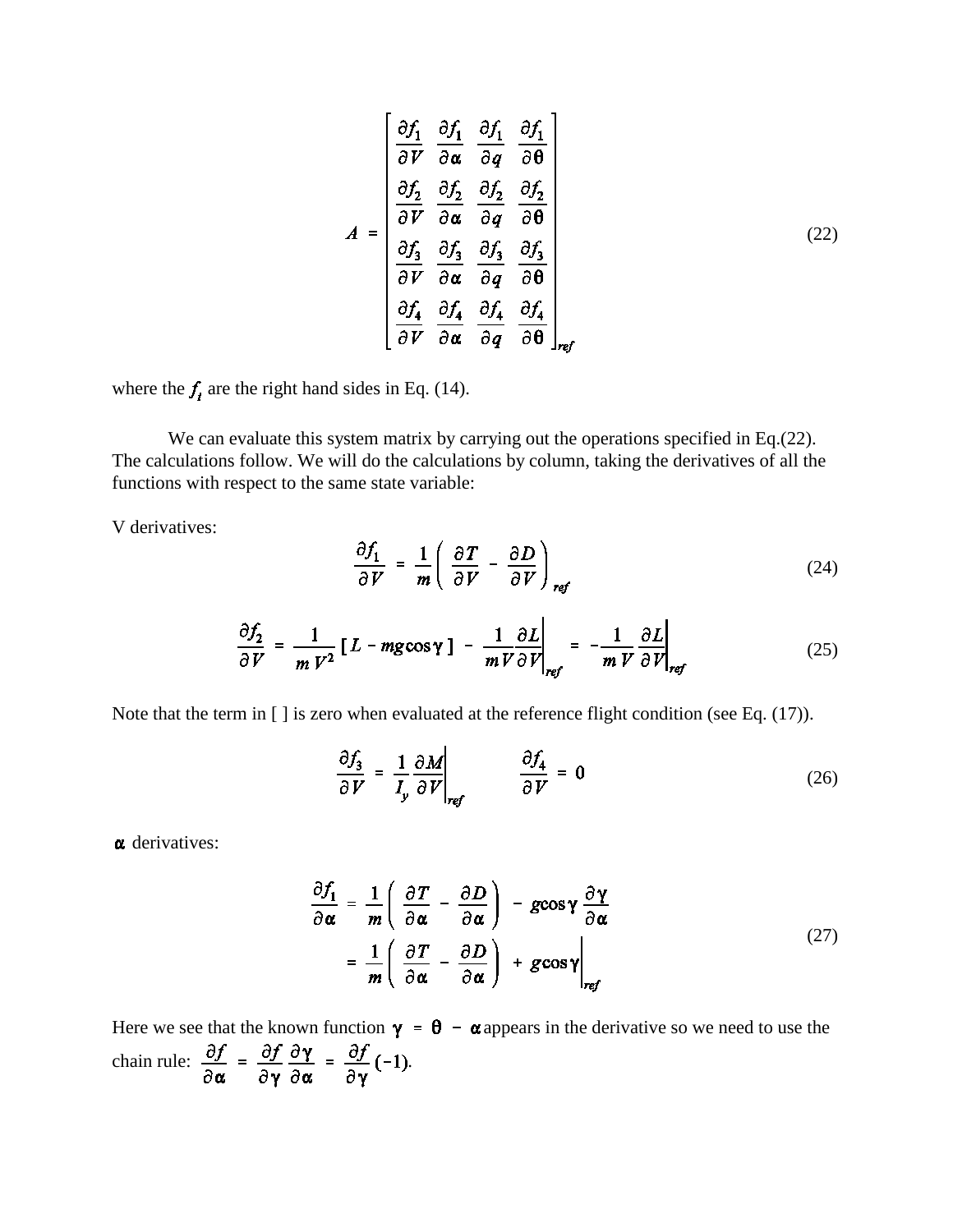$$
\frac{\partial f_2}{\partial \alpha} = -\frac{1}{m V} \frac{\partial L}{\partial \alpha} + \frac{g}{V} \sin \gamma \bigg|_{ref}
$$
(28)

and

$$
\frac{\partial f_3}{\partial \alpha} = \frac{1}{I_y} \frac{\partial M}{\partial \alpha}\bigg|_{ref} \qquad \frac{\partial f_4}{\partial \alpha} = 0 \tag{29}
$$

q derivatives:

$$
\frac{\partial f_1}{\partial q} = -\frac{1}{m} \frac{\partial D}{\partial q}\Big|_{ref}; \qquad \frac{\partial f_2}{\partial q} = 1 - \frac{1}{m V} \frac{\partial L}{\partial q}\Big|_{ref}
$$
(40)

$$
\frac{\partial f_3}{\partial q} = \frac{1}{I_y} \frac{\partial M}{\partial q} \bigg|_{ref}; \qquad \frac{\partial f_4}{\partial q} = 1 \tag{41}
$$

 $\theta$  derivatives:

$$
\frac{\partial f_1}{\partial \theta} = -g \cos \gamma \big|_{\text{ref}}; \quad \frac{\partial f_2}{\partial \theta} = -\frac{g}{V} \sin \gamma \big|_{\text{ref}}; \quad \frac{\partial f_3}{\partial \theta} = \frac{\partial f_4}{\partial \theta} = 0 \tag{42}
$$

These results can be assembled back into the system matrix. We will use the short-hand notation for the dimensional derivatives,  $\frac{\partial L}{\partial V} = L_{\gamma}$ , etc.

$$
A = \begin{bmatrix} \frac{1}{m}(T_V - D_V) & \frac{1}{m}(T_\alpha - D_\alpha) + g\cos\gamma & \frac{1}{m}D_q & -g\cos\gamma \\ -\frac{1}{mV}L_V & -\frac{1}{mV}L_\alpha + \frac{g}{V}\sin\gamma & 1 - \frac{L_q}{mV} & -\frac{g}{V}\sin\gamma \\ \frac{1}{L_y}M_V & \frac{1}{L_y}M_\alpha & \frac{1}{L_y}M_q & 0 \\ 0 & 0 & 1 & 0 \end{bmatrix}_{ref}
$$
(43)

Equation (43) is a general longitudinal system matrix for an aircraft (or any other atmospheric vehicle). The only assumptions made were that the thrust is along the velocity vector, and that there are no functions that depend on  $\dot{\alpha}$ .

The individual terms are calculated by performing the indicated operation and evaluating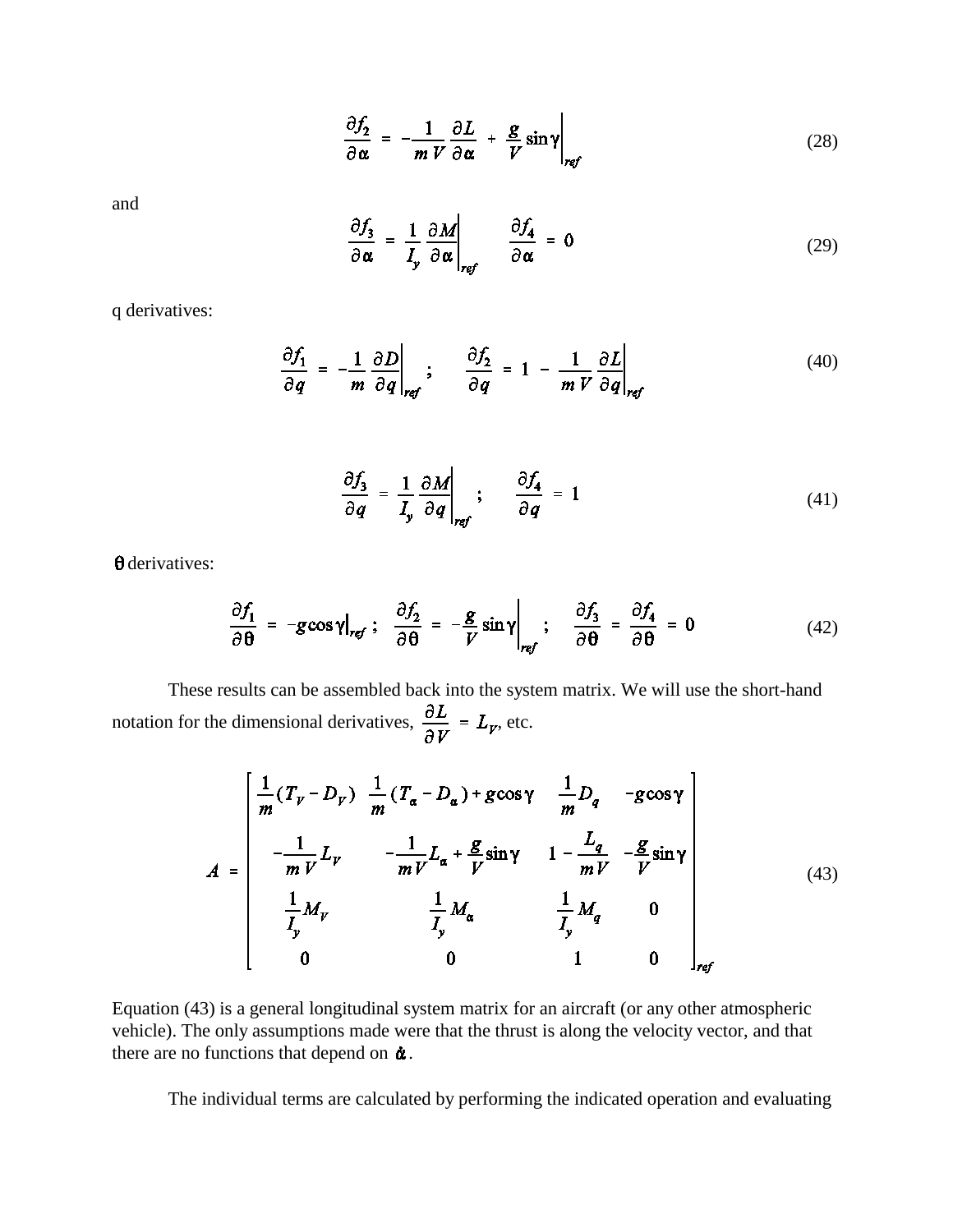the result and the reference flight condition. The result of all this activity will be a matrix full of numbers! Some examples follow that will also define new non-dimensional stability derivatives. For example:

| $D_V = \frac{\partial D}{\partial V} = \frac{\partial C_D}{\partial V} \overline{q} S + C_D \rho V S$               |  |
|---------------------------------------------------------------------------------------------------------------------|--|
| $= \frac{\partial C_D}{V_{ref} \partial \left(\frac{V}{V_{ref}}\right)} \overline{q}S + \frac{2C_D \rho V^2 S}{2V}$ |  |
| $= \frac{C_{D_v}\overline{q}S}{V} + \frac{2D}{V}$                                                                   |  |

The exact same forms hold for the lift coefficient :

$$
L_{V} = \frac{\partial L}{\partial V} = \frac{\partial C_{L}}{\partial V} \overline{q} S + C_{L} \rho V S
$$
  

$$
= \frac{\partial C_{L}}{V_{ref} \partial \left(\frac{V}{V_{ref}}\right)} \overline{q} S + \frac{2C_{L} \rho V^{2} S}{2V}
$$
  

$$
= \frac{C_{L_{V}} \overline{q} S}{V} + \frac{2L}{V}\Big|_{ref}
$$
 (45)

and the moment coefficient:

$$
M_V = C_{m_V} \frac{\overline{q} S \overline{c}}{V} \bigg|_{ref} \tag{46}
$$

Note that in the reference flight condition  $M_{ref} = 0$ , and hence the second term is missing.

The alpha derivatives are straight forward:

$$
D_{\alpha} = C_{D_{\alpha}} \overline{q} S \Big|_{ref}
$$
  
\n
$$
L_{\alpha} = C_{L_{\alpha}} \overline{q} S \Big|_{ref}
$$
  
\n
$$
M_{\alpha} = C_{m_{\alpha}} \overline{q} S \overline{c} \Big|_{ref}
$$
\n(47)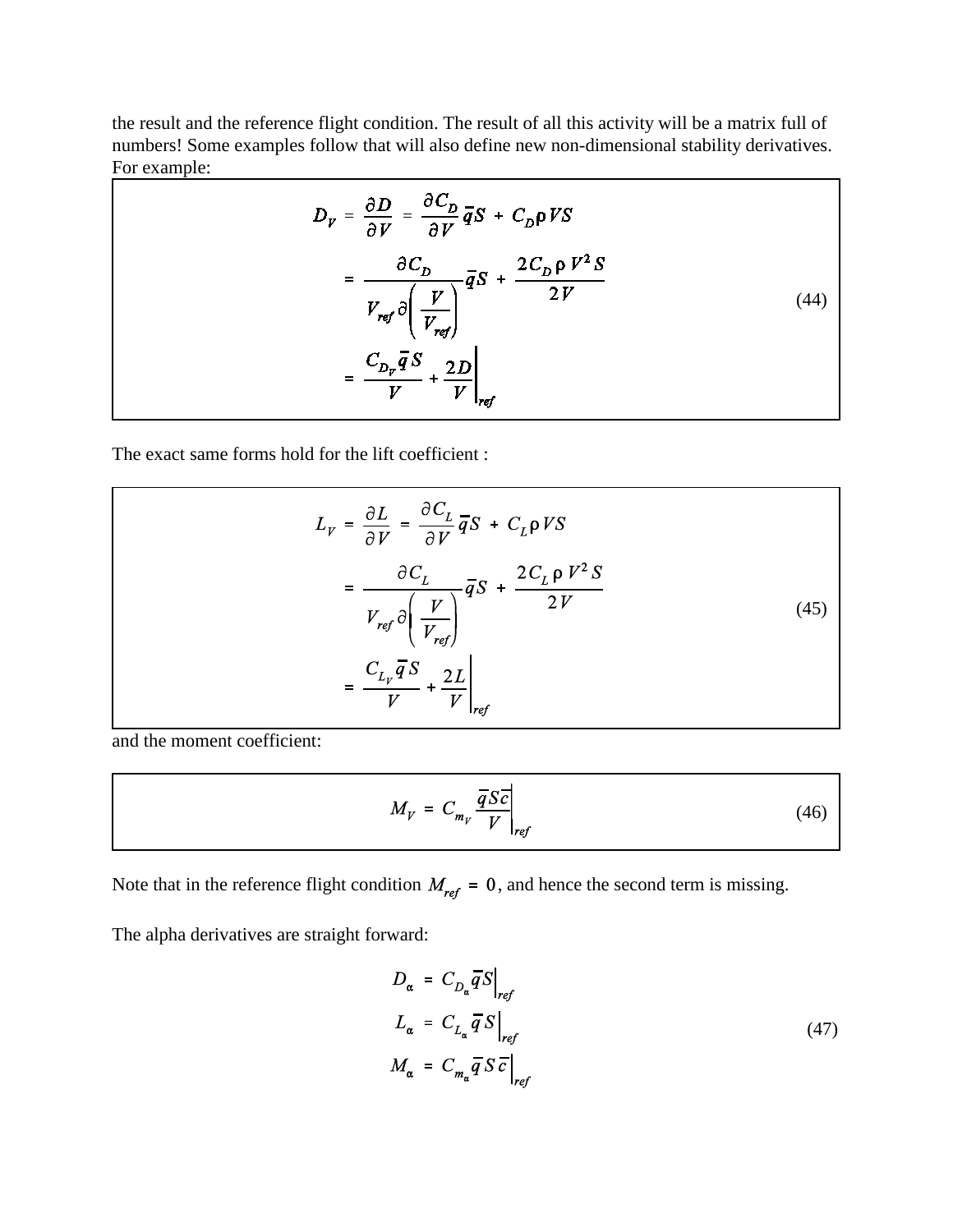The q derivatives are not so straight forward, but we have encountered them before:

$$
D_q = C_{D_q} \frac{\overline{q} S \overline{c}}{2 V} \Big|_{ref}
$$
  
\n
$$
L_q = C_{L_q} \frac{\overline{q} S \overline{c}}{2 V} \Big|_{ref}
$$
  
\n
$$
M_q = C_{m_q} \frac{\overline{q} S \overline{c}^2}{2 V} \Big|_{ref}
$$
  
\n(48)

Example: We can illustrate the procedure by doing an example. The non-dimensional derivatives will be supplied as needed. First we will assume that the aircraft is a jet, and that the thrust is independent of speed and angle of attack, thus  $T_y$  and  $T_\alpha = 0$ . Further, the mass of the vehicle

is given by  $m = \frac{W}{g} = \frac{38200}{32.174} = 1187.29$  slugs. The aircraft is at sea level and flying at 223.28 ft/sec. Consequently we have  $\bar{q}S = 1/2(0.00238) 223.28^2 (542.5) = 32184.47$  lbs. The drag is calculated from:  $D = C_D \overline{q}S = 0.095 (32184.47) = 3057.52$  lbs

$$
a_{11} = -\frac{1}{m}(T_V - D_V) = \frac{1}{1187.29} \left( 0 - \frac{2(3057.52)}{223.28} \right) = -0.0231
$$

Here we assumed no compressibility effects so that  $C_{D_y} = 0$ .

$$
a_{12} = -\frac{1}{m}D_{\alpha} + g\cos\gamma = \frac{1}{1187.29}(0.75)32184.47 + 32.174(1) = 11.8434
$$

Here we assume level flight.

$$
a_{13} = \frac{1}{m} D_q = 0 ; \qquad a_{14} = -g \cos \gamma = -32.174
$$

Here we assume no drag dependence on pitch rate ( $C_{D_q} = 0$ ), and level flight.

$$
a_{21} = -\frac{1}{mV}L_V = -\frac{1}{mV}\frac{2L}{V} = -\frac{2g}{V^2} = -\frac{2(32.174)}{223.28^2} = -0.0013
$$

Here we assume no compressibility effects and level flight, lift  $=$  weight.

$$
a_{22} = -\frac{1}{mV}L_{\alpha} + \frac{g}{V}\sin\gamma = -C_{L_{\alpha}}\frac{\overline{q}S}{mV} = -5.0\frac{32184.47}{1187.29(223.28)} = -0.6070
$$

Here we assume level flight ( $\gamma = 0$ ).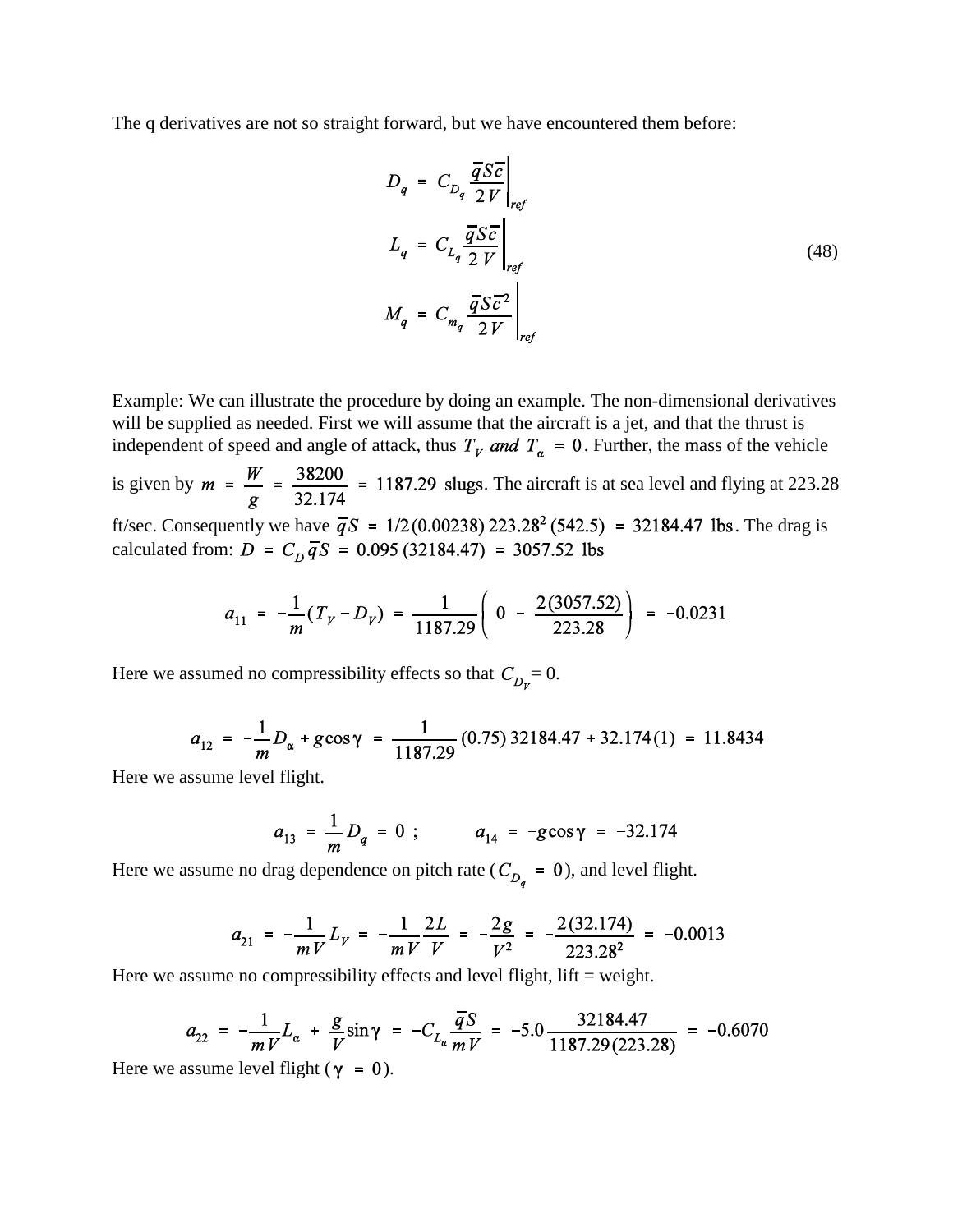$$
a_{23} = 1 - \frac{L_q}{mV} = 1
$$
;  $a_{24} = -\frac{g}{V}\sin\gamma = 0$ 

Here we assume that  $C_{L_q} = 0$ , and level flight ( $\gamma = 0$ )

$$
a_{31} = \frac{M_{\nu}}{I_{\nu}} = \frac{1}{I_{u}} C_{m_{\nu}} \frac{\overline{q} S \overline{c}}{V} = 0
$$

Here we assume no compressible effects and hence  $C_{m_y} = 0$ .

$$
a_{32} = \frac{M_{\alpha}}{I_{y}} = C_{m_{\alpha}} \frac{\overline{q} S \overline{c}}{I_{y}} = -0.8 \frac{32184.47(10.93)}{35773} = -2.0733
$$
  

$$
a_{33} = \frac{M_{q}}{I_{y}} = C_{m_{q}} \frac{\overline{q} S \overline{c}^{2}}{2 V} = -8.0 \frac{32184.47(10.93^{2})}{2(223.28)} = -0.5073
$$

and  $a_{34} = 0$ .

If we substitute these numbers into the matrix we have:

$$
A = \begin{bmatrix} -0.0231 & 11.8434 & 0 & -32.174 \\ -0.0013 & -0.6070 & 1.0 & 0 \\ 0 & -2.0733 & -0.5073 & 0 \\ 0 & 0 & 1 & 0 \end{bmatrix}
$$

The characteristic equation is determined from the determinant of  $[\lambda I_4 - A]$  set=0.

$$
\begin{bmatrix} \lambda I_4 - A \end{bmatrix} = \begin{bmatrix} \lambda + 0.0231 & -11.8434 & 0 & 32.174 \\ 0.0013 & \lambda + 0.6070 & -1.0 & 0 \\ 0 & 2.0733 & \lambda + 0.5073 & 0 \\ 0 & 0 & -1 & \lambda \end{bmatrix}
$$

The determinant of this matrix will give a fourth order polynomial in  $\lambda$ , which, when set equal to zero is the characteristic equation for this system:

$$
\lambda^4 + b\,\lambda^3 + c\,\lambda^2 + d\,\lambda + e = 0
$$

Consequently there are four routes to this equation. There can be 4 real roots, 2 real roots and a complex conjugate pair, or two complex conjugate pairs. Real roots indicate the motion is like a first order system, while complex conjugate pairs indicate an oscillatory motion.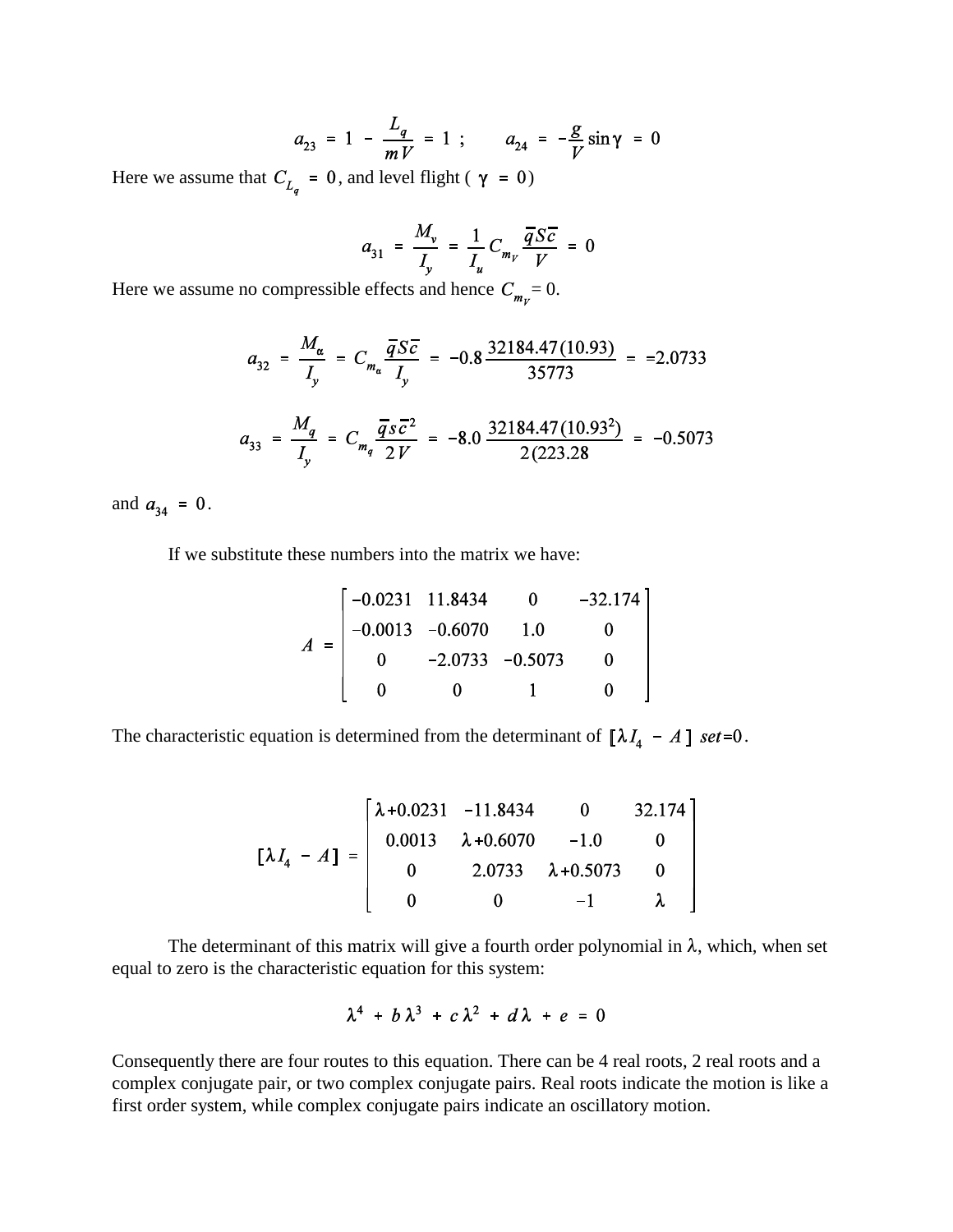The solution to this  $4<sup>th</sup>$  order polynomial, in this case turns out to be two complex conjugate pairs:

$$
\lambda_{1,2} = -0.0046 \pm i \, 0.1910
$$
\n
$$
\lambda_{3,4} = -0.5641 \pm i \, 1.4343
$$

Hence the longitudinal motions (in the variables, V,  $\alpha$ , q, and  $\theta$ ) are oscillatory. There two "modes" of motion, each one having the properties associated with one of the eigenvalue pairs. For example the motion associated with these values of  $\lambda$  have the following properties:

$$
\lambda_{1,2}:
$$
\n
$$
t_{1/2} = \frac{\ln 2}{0.0046} = 150.7 \text{ sec}
$$
\n
$$
T_p = \frac{2 \pi}{0.1910} = 32.90 \text{ sec}
$$
\n
$$
\tau = \frac{1}{0.0046} = 217.2 \text{ sec}
$$

$$
\lambda_{3,4}
$$
\n
$$
t_{1/2} = \frac{\ln 2}{0.5650} = 1.23 \text{ sec}
$$
\n
$$
T_p = \frac{2 \pi}{1.4343} = 4.38 \text{ sec}
$$
\n
$$
\tau = \frac{1}{0.564} = 1.77 \text{ sec}
$$

The first motion is referred to as the long period motion or the "*Phugoid*" mode of motion, while the second motion is referred to as the *short period* mode of motion. Hence in the usual case, the longitudinal motion consists of two oscillatory modes, the short period and the phugoid. We can now as the question as to how much each variable participates in the motion.

#### **Eigenvectors**

The answer to how much each variable participates in each motion is obtained by solving for the eigenvectors associated with each characteristic (or eigen) value. Actually, all we are doing is solving for the values of the  $C<sub>i</sub>$ that appear in Eq. (7). Lets repeat what we are trying to do. We started with the set of equations that can be concisely written as in Eq. (10):

$$
\Delta \dot{x} = A \Delta x \tag{49}
$$

where *x* is written as  $\Delta x$  to remind us that we are dealing with small changes away from the reference flight condition.

Then we assumed a solution where 
$$
\Delta x = Ce^{\lambda t}
$$
, where  $C = \begin{pmatrix} C_1 \\ C_2 \\ C_3 \\ C_4 \end{pmatrix}$ , a constant associated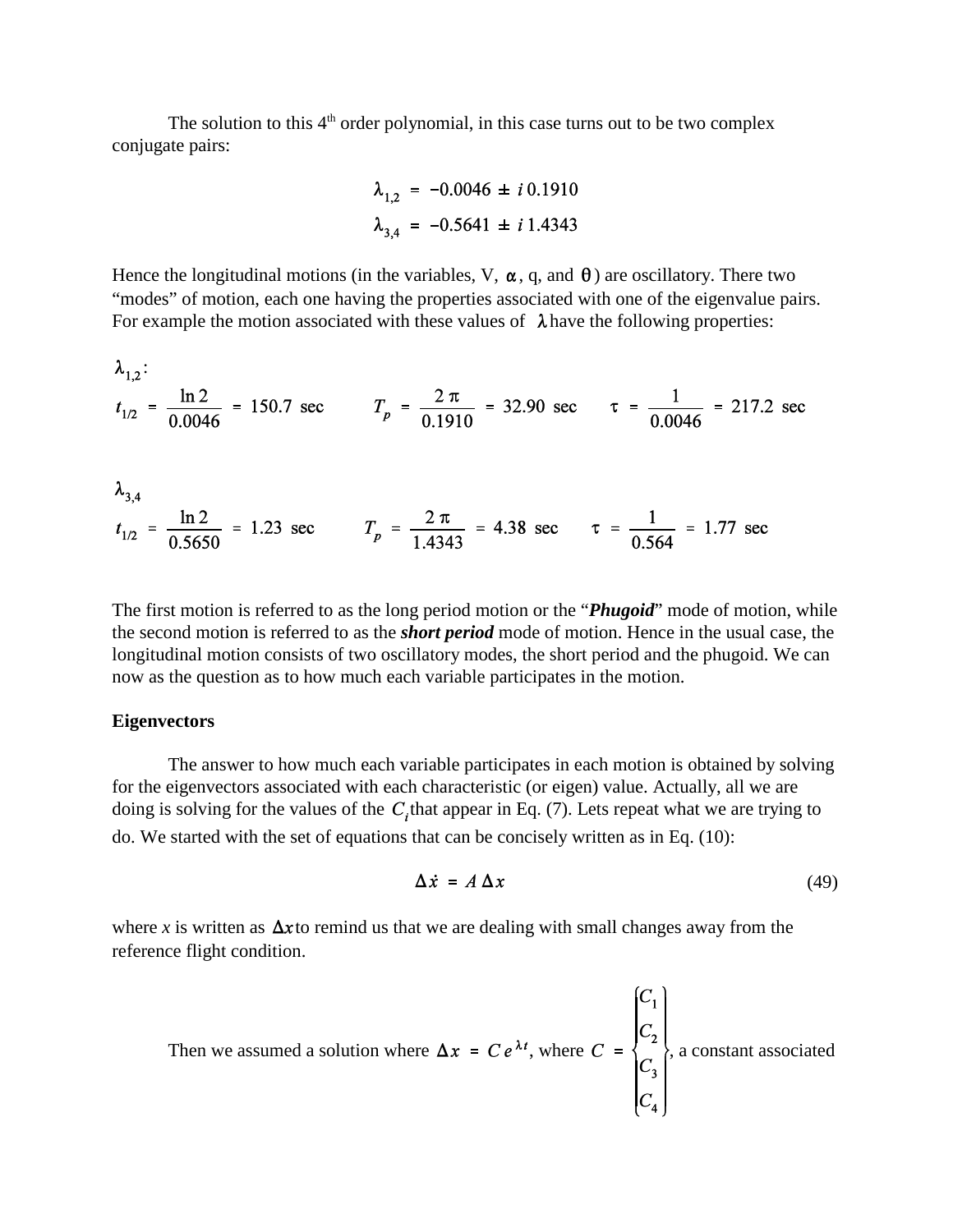with each of the states, 
$$
\Delta x = \begin{bmatrix} V \\ \alpha \\ q \\ \theta \end{bmatrix}
$$
. If substitute this solution into the original equation, Eq.(49),

divide through by the scalars  $e^{\lambda t}$ , and rearrange, the resulting algebraic equation can be put in the form:

$$
\left[\lambda I_4 - A\right] \left\{C\right\} = \left\{0\right\} \tag{50}
$$

Equation (50) is the generalization of Eq. (7) to (in this case) four variables (or dimensions). The only way we can solve for *C*, is for the determinant of the coefficient matrix to be zero:

$$
\left| \left[ \lambda I_4 - A \right] \right| = \left| \lambda I_4 - A \right| = 0 \tag{51}
$$

Equation (51) is the characteristic equation for this system and its roots are the characteristic values or eigenvalues of the system. If, indeed, we set  $\lambda$  in Eq. (50) equal to one of these characteristic values, we should then be able to solve Eq. (50) for unique values of  $C_i$ , i=1,2,3, 4.

These values form the four components of the eigenvector associated with that particular eigenvalue. Since there are, in this case, four eigenvalues, there are four different eigenvectors. Details on how to obtain these eigenvectors will not be developed here. Suffice it to say that for all practical purposes, every square matrix (*A*), has a set of eigenvalues and corresponding eigenvectors. It's the eigenvectors that tell us the participation of each state variable in a particlar motion.

If we are given a square matrix, then the MATLAB function  $[U, D] = eig(A)$  will provide the eigenvalues (the diagonal elements of D) and the corresponding eigenvectors (the columns of U). We can note that if the eigenvalue is real, the corresponding eigenvector will be real. If the eigenvalue is complex, the corresponding eigenvalue will be complex. Interpreting the complex component of velocity, angle of attack, pitch rate, and pitch angle requires some thought. The easiest way to discuss this idea is with an example.

For our example we had the phugoid mode with the eigenvalue and eigenvector given by (from MATLAB}:

Note that  $\lambda_2$  and  $\vec{U}_2$  are just the complex conjugates of the above and represent the same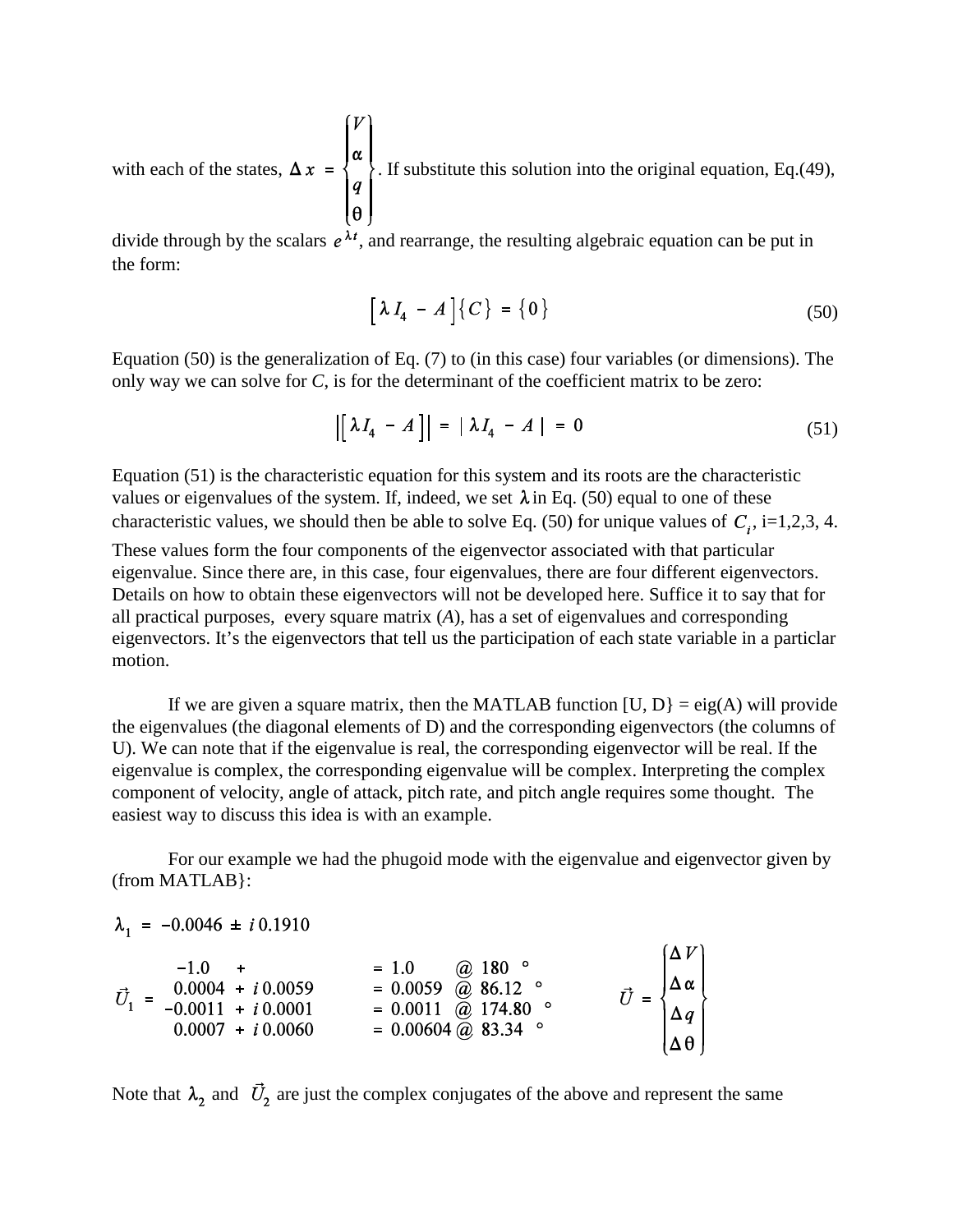motion. SO we only need to consider one of the roots.

and the short period mode with the eigenvalue and eigenvector given by:

$$
\lambda_3 = -0.5641 \pm i 1.4343
$$
\n
$$
\vec{U}_3 = \begin{bmatrix}\n0.9908 & = & 0.9908 & \textcircled{0} & \textcircled{0} & \textcircled{0} & \textcircled{0} \\
-0.0244 & -i 0.0188 & = & 0.0308 & \textcircled{0} & 217.61 & \text{deg}(3.798 \text{ rad}) \\
0.0617 & + i 0.0915 & = & 0.1104 & \textcircled{0} & 17.54 & \text{deg}(0.306 \text{ rad}) \\
0.0406 & -i 0.0590 & = & 0.0716 & \textcircled{0} & 304.53 & \text{deg}(5.315 \text{ rad})\n\end{bmatrix}\n\begin{bmatrix}\n\Delta V \\
\Delta \alpha \\
\Delta q \\
\Delta q \\
\Delta \theta\n\end{bmatrix}
$$

Again,  $\lambda_4$  and  $\vec{U}_4$  are just the complex conjugates of the above and represent the same motion, so we only have to consider one of the roots.

To interpret these eigenvectors, it is convenient to look at the phase angle form of the complex numbers. Here we have a magnitude and phase angle and can think of each component of the eigenvector in itself a vector with a magnitude and direction. If we recall that our original equations had dimensions, we can think of the magnitudes of each component as the participation of that state in the motion.

The short period mode:

The third (and fourth) root is the short period motion. Here (from the eigenvalue) we see that the variables will oscillate with a period of 4.381 sec. Further if the amplitude of the velocity oscillation is 0.9908 ft/sec. Then the amplitude of the angle of attack will be 0.0308 rad (1.76 deg), the amplitude of the pitch rate is 0.1104 rad/sec (6.32 deg/sec) and the ptich angle amplitude is 0.0716 rad (4.10 deg). Hence we have a (relatively) large participation in the pitch angle and pitch rate, significant participation in angle of attack, and little (1 ft/sec compared to the reference velocity off 223 ft/sec). Hence this motion is primarily a pitching motion about the cg. Although all the variables are oscillating at the same frequency, they all do not reach their maximums or minimums at the same time. The difference in time when these maximums occur is (loosely) called the phase. Recalling material from vibrations and control, we can write the oscillation of a variable as

$$
\Delta x = C \cos(\omega t + \phi) \tag{52}
$$

where *C* is the amplitude of the motion, and  $\phi$  is the phase angle of the motion. Here we can identify C with the amplitude of a component of the eigenvector, and  $\phi$  with the argument of the component of the eigenvector. For our short period example we can write: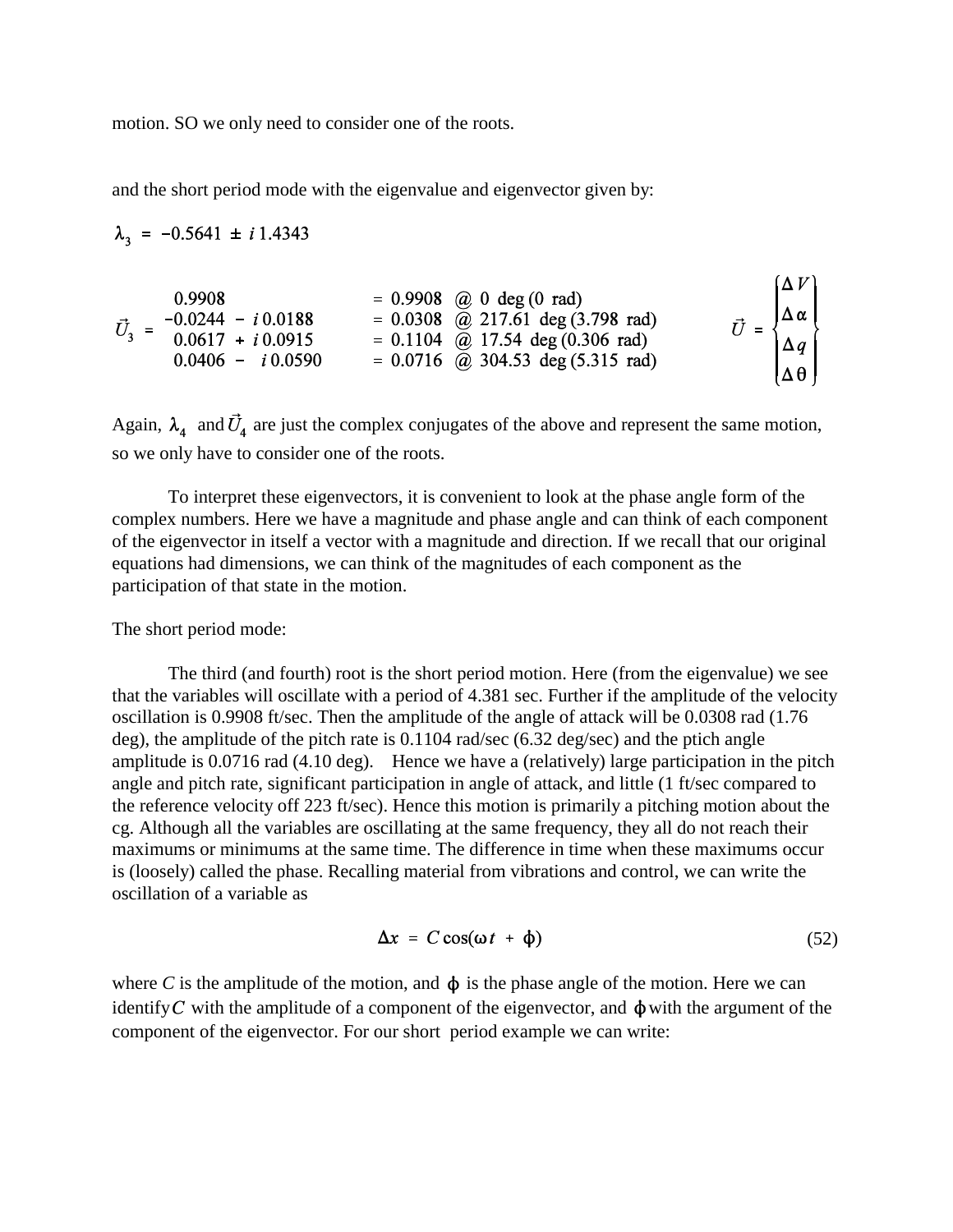$\Delta V = 0.9908 \cos (1.4343 \cdot t)$  $\Delta \alpha = 0.0303 \cos (1.4343 \cdot t + 3.798)$  $\Delta q = 0.1104 \cos (1.4343 \cdot t + 0.306)$  $\Delta \theta = 0.0716 \cos (1.4343t + 5.315)$ 

These values must be multiplied by the exponential  $e^{nt} = e^{-0.5641 \cdot t}$  to make the amplitude decrease in time.

All these results can be summarized in a simple diagram in the complex plane. Just plot the components of the eigenvector in the complex plane and draw a vector from the origin to each point plotted (four vectors, one for each component) Then consider all of these vectors to be rotating at the same (positive) angular rate  $\omega$  (here = 1.4343 rad/sec) and shrinking according to the exponential  $e^{i\pi t}$ . The projection of these rotating vectors on the real axis represents the oscillatory motion of each state. The relative amplitudes of the oscillations are given by the amplitudes of the eigenvector components. The angles between them are called the phase angles. In our example, all phase angles are measured with respect to the velocity vector (MATLAB'S choice). We can say for example, that th angle of attack leads the velocity by 217.61 degrees, The pitch rate leads the velocity by 17.54 degrees and lags the angle of attack by 200.07 degrees, etc.

#### The Phugoid Mode

The phugoid mode can be examined in the same fashion. In particular, we can say that all the states will oscillate with a period of 32.90 seconds. The amplitudes of the oscillations are given by the magnitudes of the components of the eigenvector. Again, recalling that these are dimensional equations, we see that the deviations of the states from their reference conditions are: velocity 1.0 ft/sec, angle of attack, 0.33 degrees, pitch rate, 0.063 deg/sec, and for the pitch angle, 0.346 deg. The numbers here are significantly smaller than those for the short period motion. We can conclude that there is little pitch motion and that velocity is a dominant contributor to this motion. We can also discuss the phase lead or lag of the various components with each other. For example the angle of attack leads the velocity by 86.12 degrees and the pitch angle by 2.78 degrees, etc.

Further study (not done here) indicates that the phugoid mode is close to a constant energy motion, with an interchange between kinetic and potential energy. Consider a vehicle eith the controls set to balance a 223 ft/sec as in our example aircraft. Now suppose nothing was changed except that the speed was lowered slightly (same angle of attack). Then the lift would be less than the weight and the aircraft would drop. As it does so the speed will pick up (potential to kinetic energy) and eventually, the speed will increase enough to make the lift greater than the weight and the aircraft will start to climb. As it climbs, it loses speed and hence lift so it falls again and the cycle is repeated. Since the motion is lightly damped, this oscillatory motion can continue for several minutes before it damps out. Here for example, the time to half amplitude is 150 secondss or well over two minutes. Four time constants would be about 14 minutes!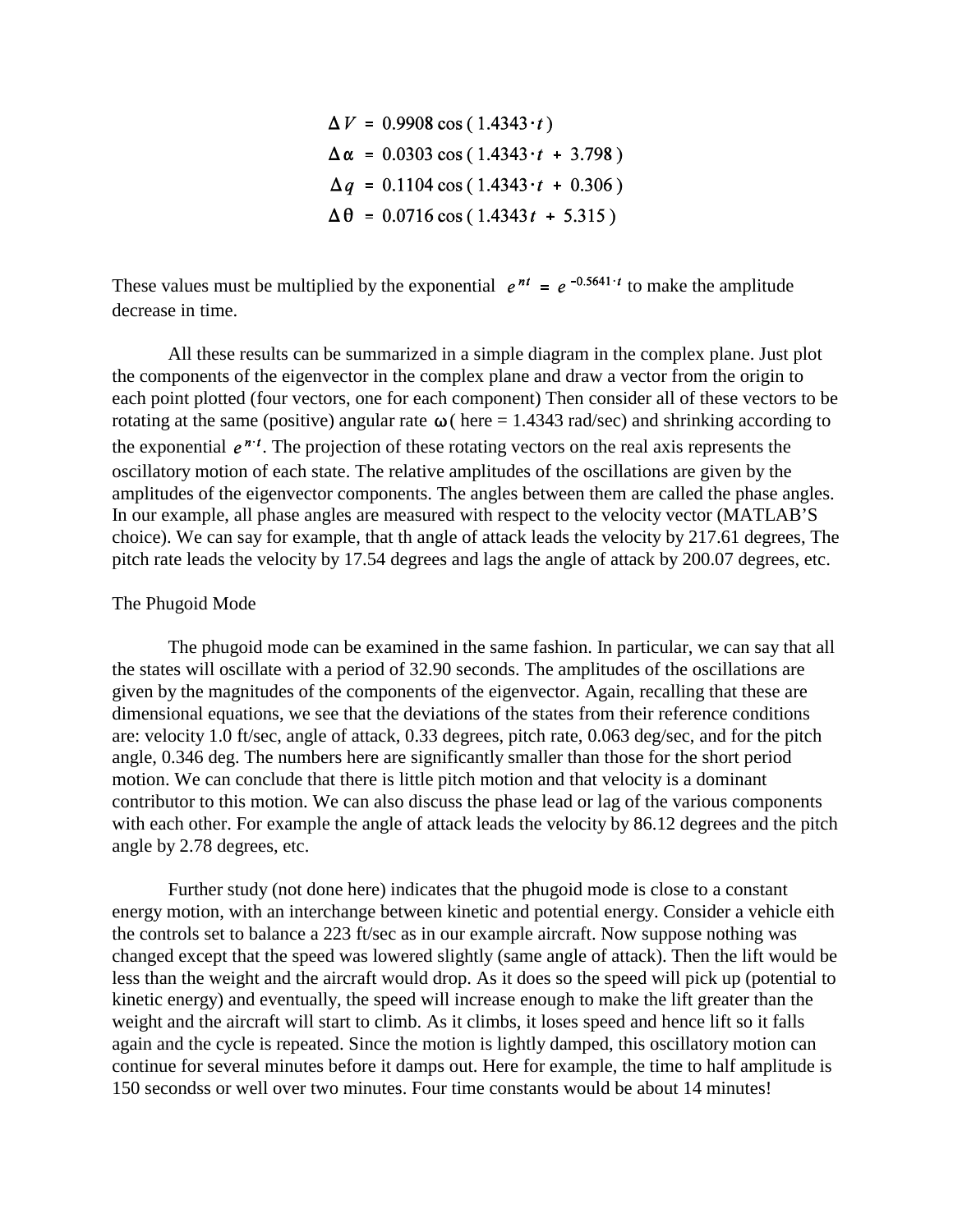### **Lateral-Directional Motions**

The lateral-directional equations are developed in a similar manner, although the calculations are slightly more difficult because the derivatives of more than one state variable appear in the same equation. After considerable effort, the lateral-directional matrix for the state variables:  $x = [\Delta \beta, \Delta p, \Delta r, \Delta \phi]^T$  is given by:

$$
A = \begin{bmatrix} \frac{Y_{\beta}}{m} & \frac{Y_{p}}{mV} + \sin \alpha & \frac{Y_{r}}{mV} - \cos \alpha & \frac{g}{V} \cos \theta \\ \frac{1}{I} [I_{z}L_{\beta} + I_{xz}N_{\beta}] & \frac{1}{I} [I_{z}L_{p} + I_{xz}N_{p}] & \frac{1}{I} [I_{z}L_{r} + I_{xz}N_{r}] & 0 \\ \frac{1}{I} [I_{xz}L_{\beta} + I_{x}N_{\beta}] & \frac{1}{I} [I_{xz}L_{p} + I_{x}N_{\beta}] & \frac{1}{I} [I_{xz}L_{r} + I_{x}N_{r}] & 0 \\ 0 & 1 & \tan \theta & 0 \end{bmatrix}
$$
(53)

For the light aircraft called the Navion, we can fill in the numbers to get:

$$
A = \begin{bmatrix} -0.2545 & 0 & -1 & -0.1823 \\ -16.0472 & -8.4172 & 2.1967 & 0 \\ 4.5710 & -0.3505 & -0.7618 & 0 \\ 0 & 1 & 0 & 0 \end{bmatrix}
$$

The eigenvalues and eigenvectors are given by:

# *Rolling Convergence*

$$
\lambda_1 = -8.4498
$$

$$
\vec{U}_1 = \begin{bmatrix} -0.0076 \\ -1.0 \\ -0.0410 \\ 0.1183 \end{bmatrix} \qquad \qquad \vec{U} = \begin{bmatrix} \Delta \beta \\ \Delta p \\ \Delta r \\ \Delta \phi \end{bmatrix}
$$

Hence the motion is a pure subsidence with a time to half amplitude of  $t_{1p} = 0.082$  seconds. Further more the participation of each state variable in the mode is for each rad/sec of roll rate (p  $= 1$  rad/sec, 57.3 deg/sec), the sideslip angle is 0.44 degrees, yaw rate,  $r = 2.34$  deg/second, and the roll angle is 6.78 degrees. It is clear that the main motion associated with this motion is roll rate. This mode is called the rolling convergence mode of motion. It justifies that the pure roll approximation we used earlier is a good approximation.